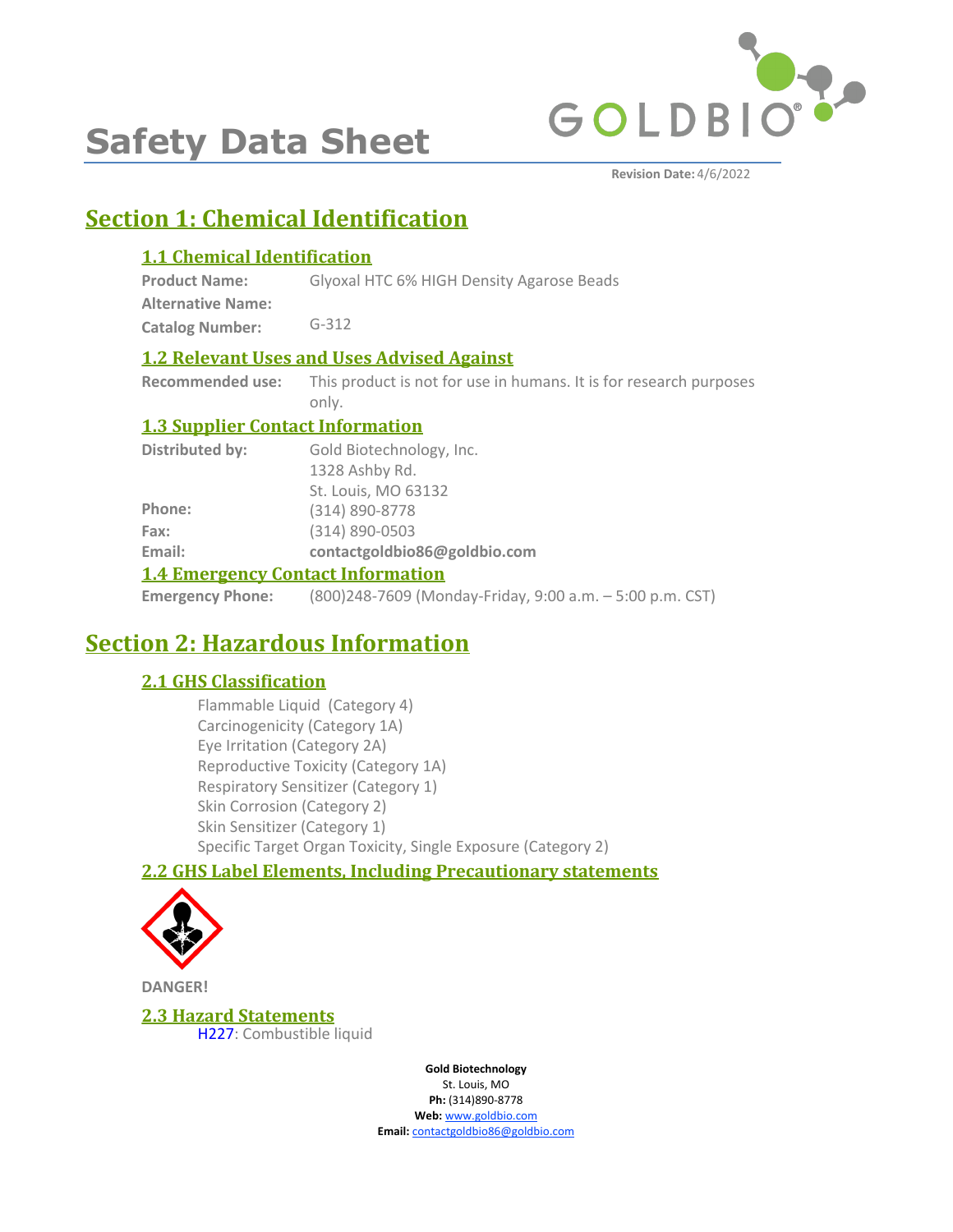| <b>H315</b> : Causes skin irritation               |                                                                                 |
|----------------------------------------------------|---------------------------------------------------------------------------------|
| H317: May cause an allergic skin reaction          |                                                                                 |
| H319: Causes serious eye irritation                |                                                                                 |
|                                                    | H334: May cause allergy or asthma symptoms or breathing difficulties if inhaled |
| H350: May cause cancer                             |                                                                                 |
| H360: May damage fertility or the unborn child     |                                                                                 |
|                                                    | H373: May cause damage to organs through prolonged or repeated exposure         |
| <b>2.4 Precautionary Statements</b>                |                                                                                 |
|                                                    | P261: Avoid breathing dust/fume/gas/mist/vapours/spray                          |
| P262: Do not get in eyes, on skin, or on clothing  |                                                                                 |
| P263: Avoid contact during pregnancy/while nursing |                                                                                 |
| P264: Wash skin thoroughly after handling          |                                                                                 |
|                                                    | P332+313: If skin irritation occurs: Get medical advice/attention               |
|                                                    | P337+313: If eye irritation persists get medical advice/attention               |
| <b>2.8 HMIS Classification</b>                     |                                                                                 |
| Health Hazard:                                     | 2                                                                               |
| Chronic Health Hazard:                             | $\frac{1}{2}$                                                                   |
| Flammability:                                      | 2                                                                               |
| Physical Hazards:                                  | O                                                                               |
| <b>2.9 NFPA Rating</b>                             |                                                                                 |
|                                                    |                                                                                 |

| <u>'PA Katıng</u>  |   |
|--------------------|---|
| Health Hazard:     | 7 |
| Fire:              | 2 |
| Reactivity Hazard: | 0 |

# **Section 3: Composition/Information on Ingredients**

### **3.1 Composition**

| Identity:                 | Agarose Resin  |
|---------------------------|----------------|
| <b>IUPAC:</b>             |                |
| Synonyms:                 |                |
| <b>CAS Number:</b>        |                |
| <b>Molecular Formula:</b> | n/a            |
| <b>Molecular Weight:</b>  | n/a            |
| Identity:                 | Ethanol        |
|                           |                |
| <b>IUPAC:</b>             |                |
| Synonyms:                 |                |
| <b>CAS Number:</b>        | 64-17-5 [<20%] |
| <b>Molecular Formula:</b> | $C_2H_6O$      |

# **Section 4: First Aid Measures**

### **4.1 Detailed First Aid Measures**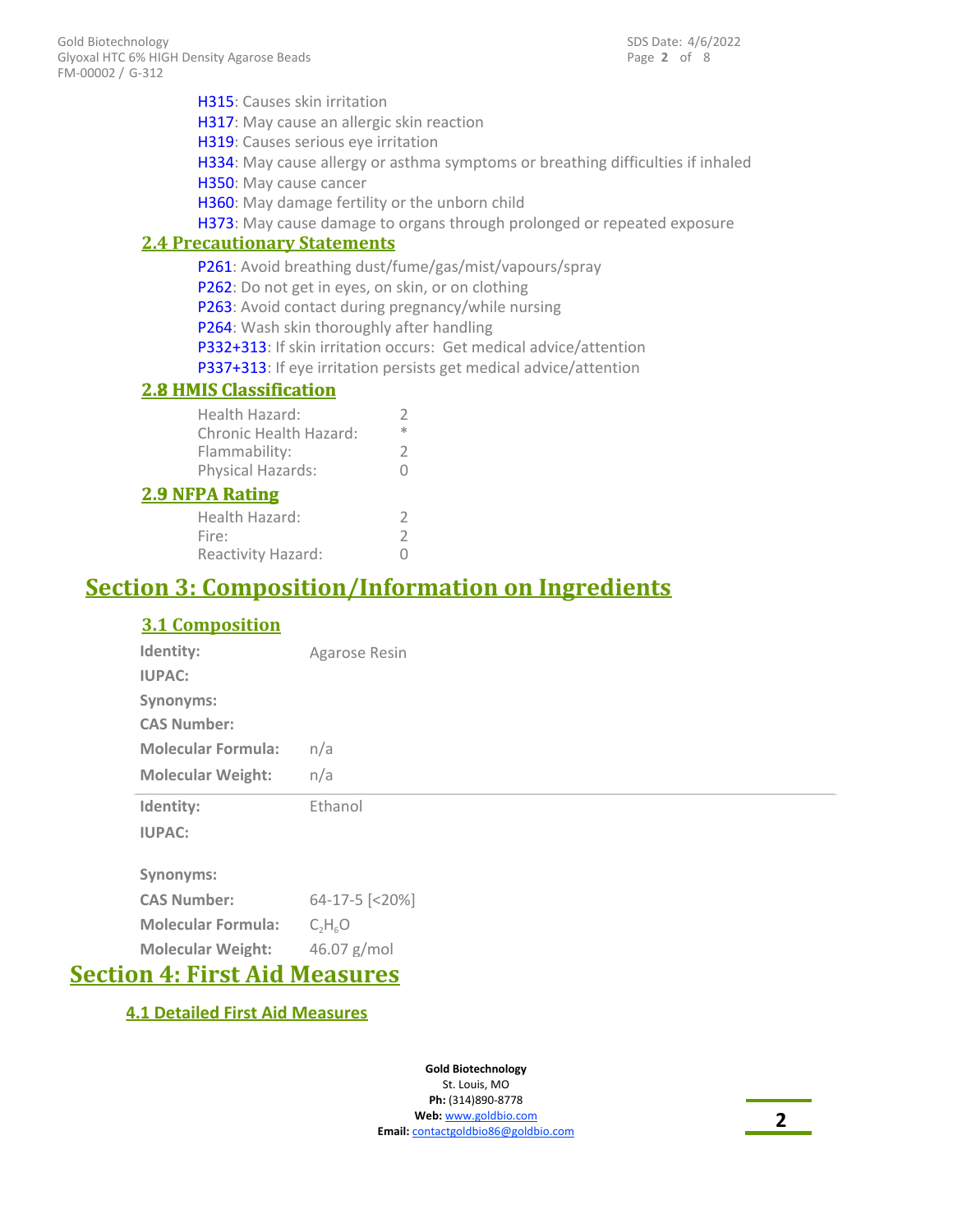| Inhalation:                | If breathed in, move person into fresh air. If not breathing, give<br>artificial respiration. Consult a physician.                                    |
|----------------------------|-------------------------------------------------------------------------------------------------------------------------------------------------------|
| Skin:                      | Immediately wash skin copiously with soap and water. Take victim<br>immediately to hospital. Consult a physician.                                     |
| Eye:                       | Immediately rinse out with water for at least 15 minutes. Assure<br>adequate flushing by separating the eyelids with fingers. Consult a<br>physician. |
| Ingestion:                 | Wash out mouth with water. Drink plenty of water. Consult a<br>physician. Never give anything by mouth to an unconscious person.                      |
| <b>Notes to Physician:</b> | Treat symptomatically and supportively.                                                                                                               |

### **4.2 Most Important Symptoms And Effects, Either Acute Or Delayed**

The most important known symptoms and effects are described in the labeling (see section2). And /or in section 11.

#### **4.3 Indication of immediate medical attention and special treatment needed**

Not available

# **Section 5: Fire Fighting Measures**

### **5.1 Conditions of flammability:**

Combustible liquid. In a fire or if heated, a pressure increase will occur and the container may burst, with the risk of a subsequent explosion. Runoff to sewer may create fire or explosion hazard.

#### **5.2 Suitable extinguishing media:**

Use water spray, alcohol-resistant foam, dry chemical or carbon dioxide.

#### **5.3 Specific hazards arising from the chemical**

During a fire, highly toxic gases may be generated by thermal decomposition or combustion – Unknown.

#### **5.4 Specific protective actions for fire-fighters:**

Wear self-contained breathing apparatus and protective clothing to prevent contact with skin and eyes.

# **Section 6: Accidental Release Measures**

#### **6.1 Personal precautions, protective equipment and emergency procedures:**

Use personal protective equipment. Avoid breathing vapors, mist or gas. Ensure adequate ventilation.

#### **6.2 Environmental precautions:**

Do not let product enter drains.

#### **6.3 Methods and materials for containment and cleaning up:**

Soak up with absorbent material, discard.

# **Section 7: Handling and Storage**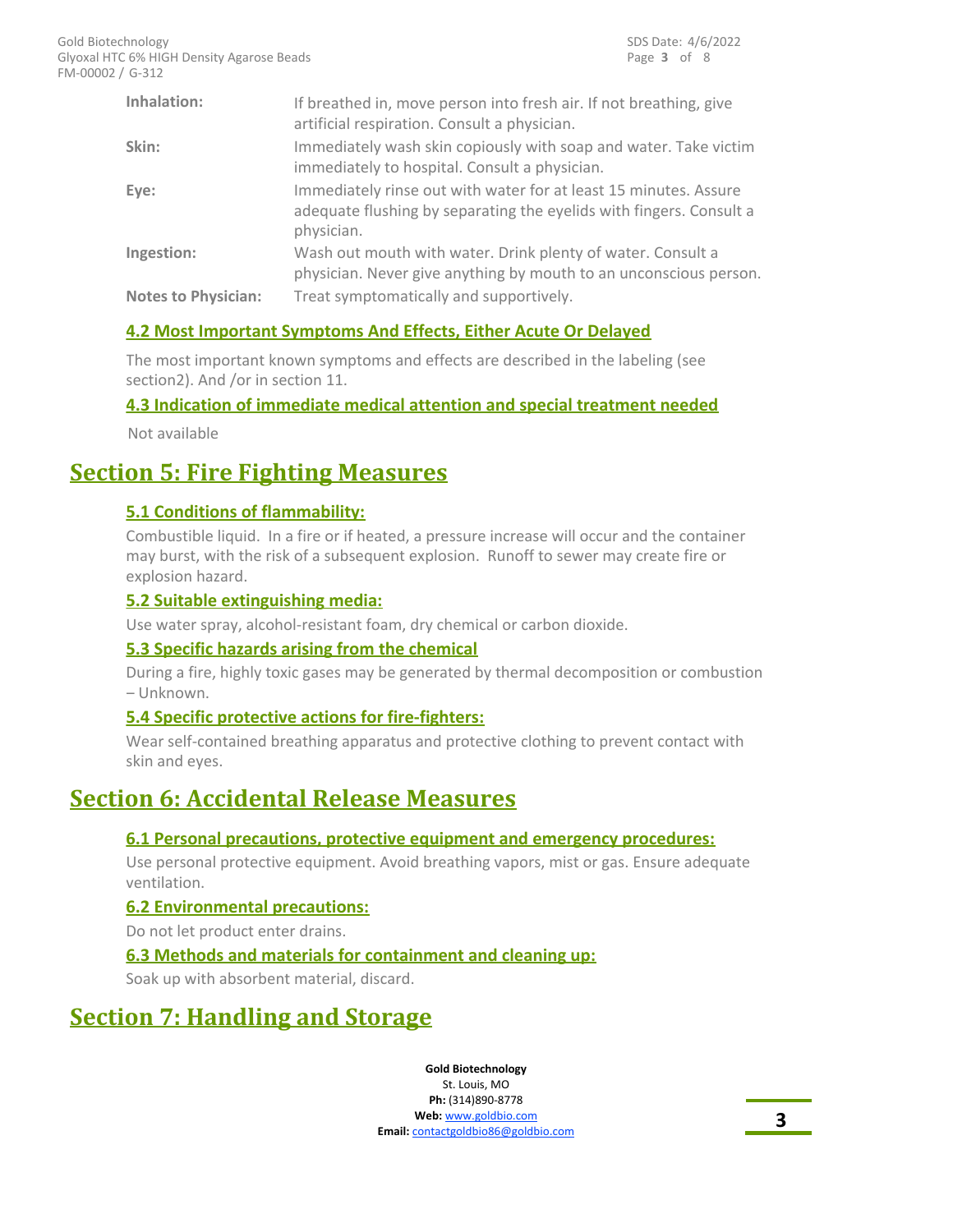#### **7.1 Precautions for safe handling:**

Always wear personal protective equipment (PPE, see section 8).

#### **7.2 Conditions for safe storage, including and incompatibilities:**

Keep container tightly closed.

Store at 4°C. Do NOT freeze.

### **Section 8: Exposure Controls / Personal Protection**

#### **8.1 Control Parameters:**

Contains no substances with occupational exposure limit values.

#### **8.2: Appropriate engineering controls:**

Contains no substances with occupational exposure limit values.

#### **8.3 Personal Protective Equipment (PPE):**

**Eye/Face Protection:** Safety glasses with side-shields conforming to EN166. Use equipment for eye protection tested and approved under appropriate government standards such as NIOSH (US) or EN 166(EU).

**Skin Protection:** Handle with gloves. Gloves must be inspected prior to use. Use proper glove removal technique - without touching outer surface of glove - to avoid skin contact with this product. Dispose of contaminated gloves after use in accordance with applicable laws and good laboratory practices. Wash and dry hands. The type of protective equipment must be selected according to the concentration and amount of the dangerous substance at the specific workplace.

**Respiratory Protection:** Where risk assessment shows air-purifying respirators are appropriate use a full-face particle respirator type N100 (US) or type P3 (EN 143) respirator cartridges as a backup to engineering controls. If the respirator is the sole means of protection, use a full-face supplied air respirator. Use respirators and components tested and approved under appropriate government standards such as NIOSH (US) or CEN (EU).

**Other Protective Clothing or Equipment:** Wear appropriate protective clothing to prevent exposure.

# **Section 9: Physical and Chemical Properties**

#### **9.1 General chemical and physical properties**

| Appearance:            | Liquid (resin slurry) |
|------------------------|-----------------------|
| Odor:                  | Slight alcohol odor   |
| <b>Odor Threshold:</b> | Not Available         |
| pH:                    | Not Available         |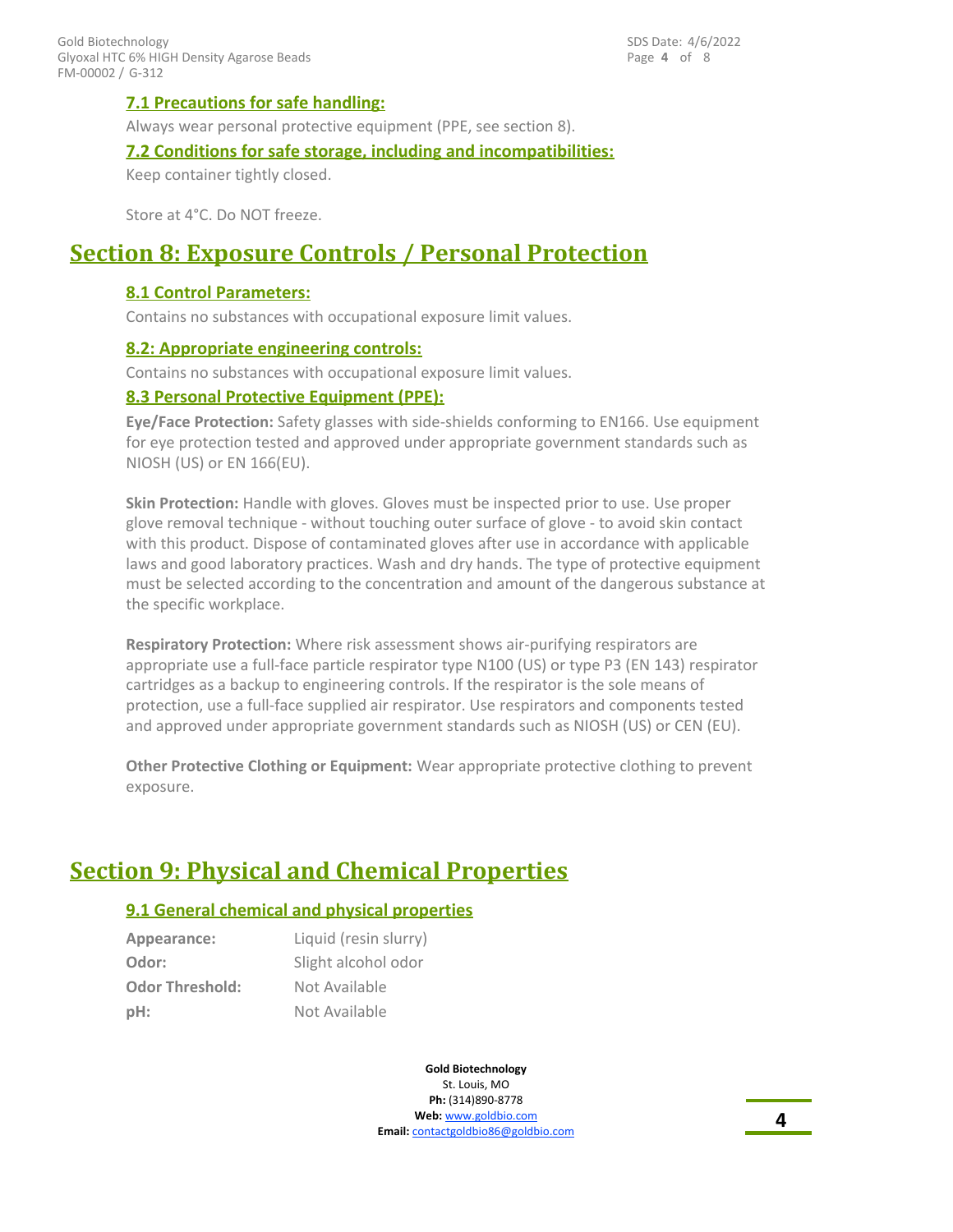**Melting Point:** Not Available **Freezing Point:** Not Available **Flash Point:** Closed cup: 87.8°C **Evaporation Rate:** Not Available **Lower Explosion Limit:** Not Available **Upper Explosion Limit:** Not Available **Vapor Pressure:** Not Available **Vapor Density:** Not Available **Relative Density:** Not Available **Solubility:** Not Available **Partition Coefficient n-octanol/water:** Not Available **Auto-Ignition Temperature:** Not Available **Decomposition** Temperature: Not Available **Viscosity:** Not Available **Boiling Point/Range:** Not Available

# **Section 10: Stability and Reactivity Data**

### **10.1 Reactivity:**

Not available **10.2 Chemical Stability:**

Stable under recommended storage conditions.

#### **10.3 Possibility of hazardous reactions:**

Not available.

**10.4 Conditions to avoid:**

Incompatible materials.

#### **10.5 Incompatible materials:**

Strong oxidizing agents.

#### **10.6 Hazardous decomposition products:**

Hazardous decomposition products formed under fire conditions. - Unknown.

# **Section 11: Toxicological Information**

### **11.1 Toxicological effects**

**Acute toxicity:**

**Skin corrosion/irritation:**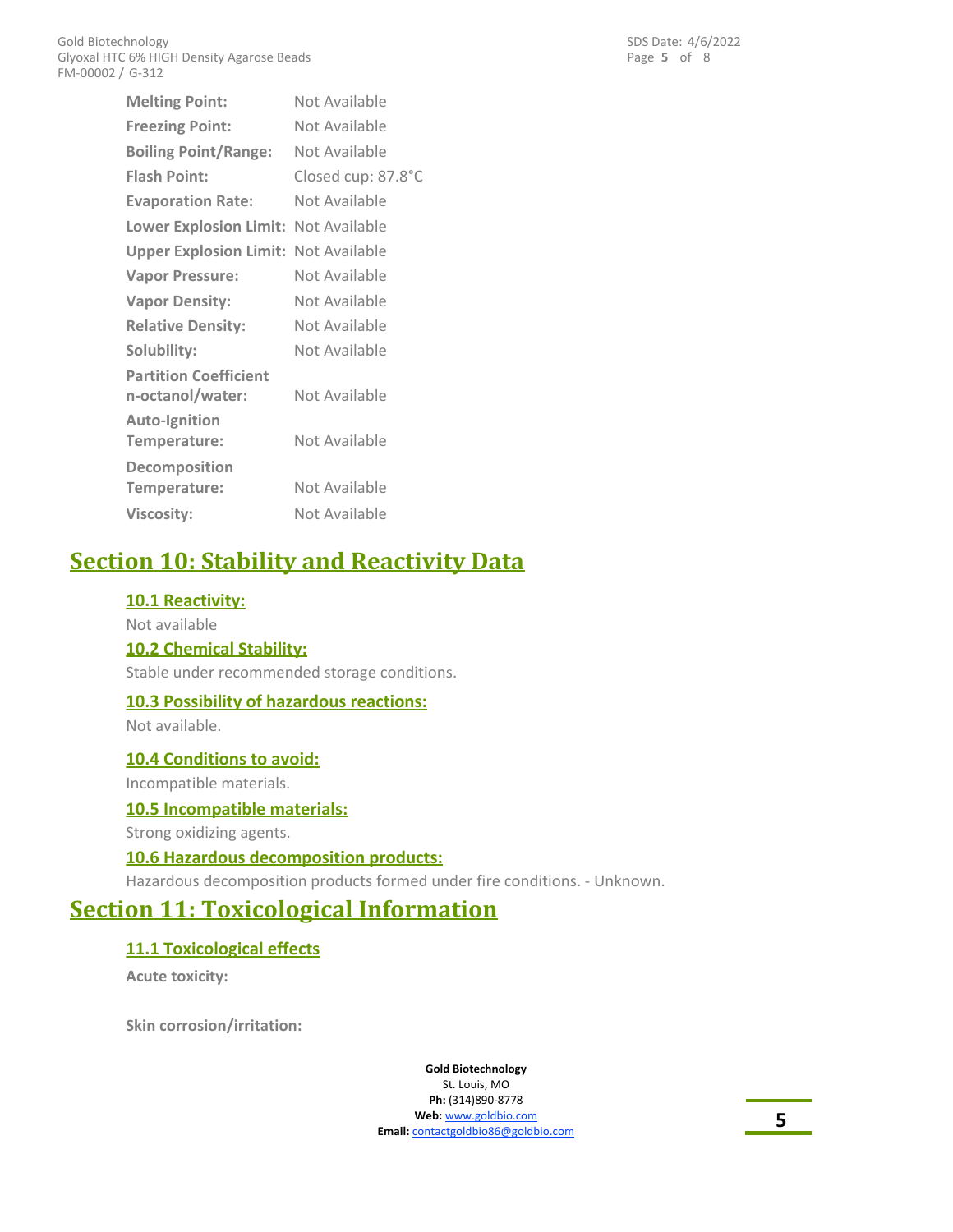Not available.

#### **Respitory or skin sensitization:**

Not available.

#### **Germ cell mutagenicity:**

Not available.

### **Carcinogenicity:**

| IARC:         | No component of this product present at levels greater than or equal<br>to 0.1% is identified as probable, possible or confirmed human<br>carcinogen by IARC.  |
|---------------|----------------------------------------------------------------------------------------------------------------------------------------------------------------|
| <b>ACGIH:</b> | No component of this product present at levels greater than or equal<br>to 0.1% is identified as probable, possible or confirmed human<br>carcinogen by ACGIH. |
| NTP:          | No component of this product present at levels greater than or equal<br>to 0.1% is identified as probable, possible or confirmed human<br>carcinogen by NTP.   |
| OSHA:         | No component of this product present at levels greater than or equal<br>to 0.1% is identified as a carcinogen or potential carcinogen by<br>OSHA.              |

#### **Reproductive toxicity:**

Not available.

#### **STOT-single exposure:**

Not available.

#### **STOT-repeated exposure:**

Not available.

#### **Aspiration hazard:**

Not available.

#### **Likely routes of exposure:**

Respiratory organs, mouth, skin, and eyes.

#### **Symptoms of exposure:**

To the best of our knowledge, the chemical, physical, and toxicological properties have not been thoroughly investigated.

# **Section 12: Ecological Information**

### **12.1 Toxicity:** Not available. **12.2 Persistence and degradability:**

Inherent biodegradability.

#### **12.3 Bioacumulative potential:**

Does not bioaccumulate.

#### **12.4 Mobility in soil:**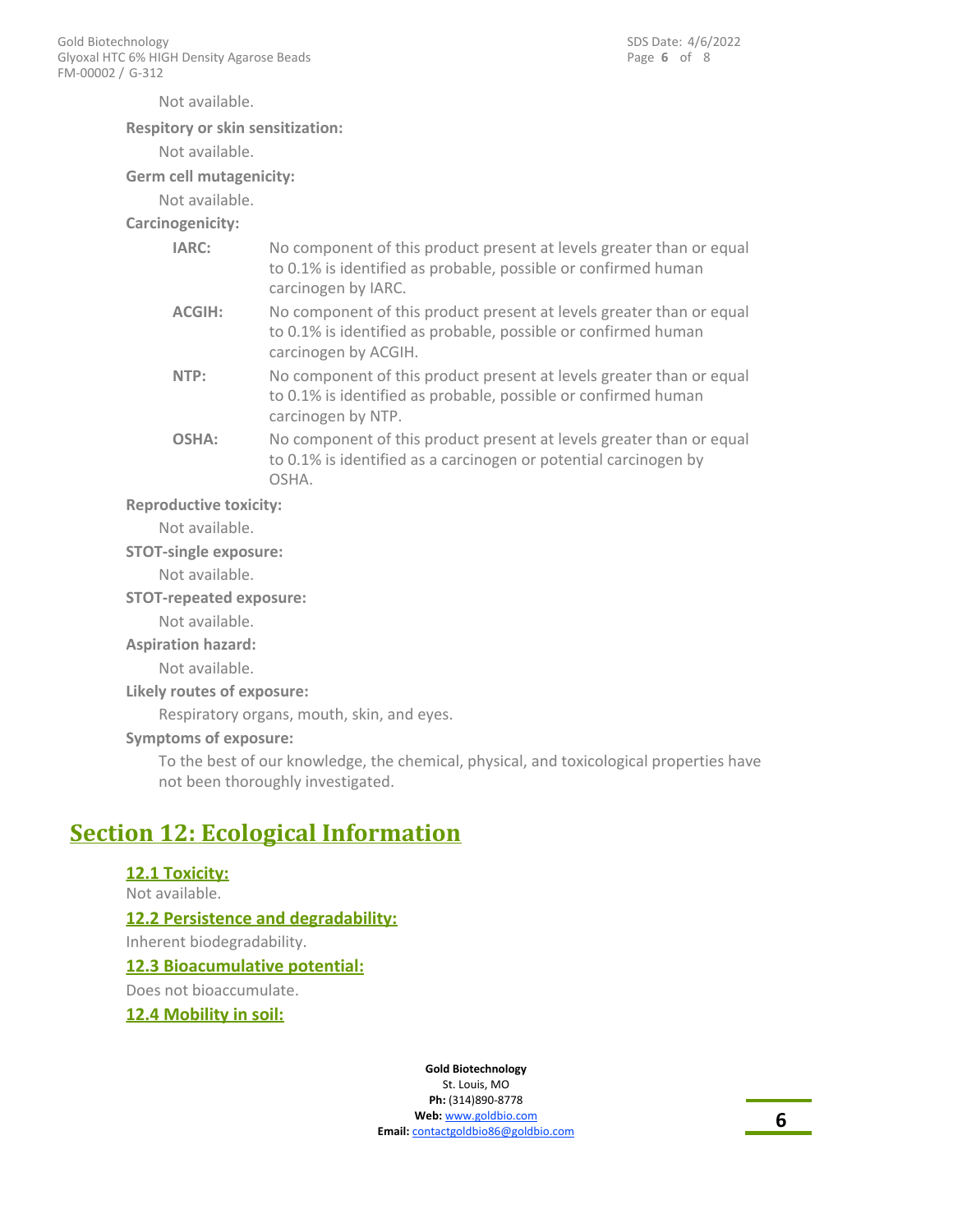FM-00002 / G-312 Gold Biotechnology Glyoxal HTC 6% HIGH Density Agarose Beads Page **7** of 8 SDS Date: 4/6/2022

Not available.

#### **12.5 Other adverse effects:**

None.

# **Section 13 Disposal Considerations**

Dispose of product in accordance with local rules and regulations.

# **Section 14: Transport Information**

#### **14.1 US Department of Transportation (DOT)**

| <b>UN Number:</b>        | NA-1993                                                           |
|--------------------------|-------------------------------------------------------------------|
|                          | <b>Proper shipping name:</b> Combustible liquid, n.o.s. (ethanol) |
| Class:                   |                                                                   |
| <b>Packing Group:</b>    | Ш                                                                 |
| <b>Marine Pollutant:</b> |                                                                   |

#### **14.2 International Maritime Dangerous Goods (IMDG):**

This material is considered to be non-hazardous for transport.

#### **14.2 International Air Transportation Association (IATA)**

This material is considered to be non-hazardous for transport.

### **Section 15: Regulatory Information**

#### **SARA 302 Components:**

SARA 302: No chemicals in this material are subject to the reporting requirements of SARA Title III, Section 302.

#### **SARA 313 Components:**

SARA 313: This material does not contain any chemical components with known CAS numbers that exceed the threshold (De Minimis) reporting levels established by SARA Title III, Section 313.

#### **SARA 311/312 Hazards:**

No SARA Hazards.

| <b>Massachusetts Right To Know Components:</b> | $CAS - No.$                      |
|------------------------------------------------|----------------------------------|
| Ethanol                                        | 64-17-5 [<20%]                   |
| <b>Pennsylvania Right To Know Components:</b>  | $CAS - No.$                      |
| Ethanol                                        | 64-17-5 [<20%]                   |
| <b>New Jersey Right To Know Components:</b>    | $CAS - No.$                      |
| Ethanol                                        | $64-17-5$ $\lfloor 20\% \rfloor$ |
| California Duais, CE Companiontor              |                                  |

#### **California Prop. 65 Components:**

This product does not contain any chemical known to the State of California to cause cancer, birth, or any other reproductive defects.